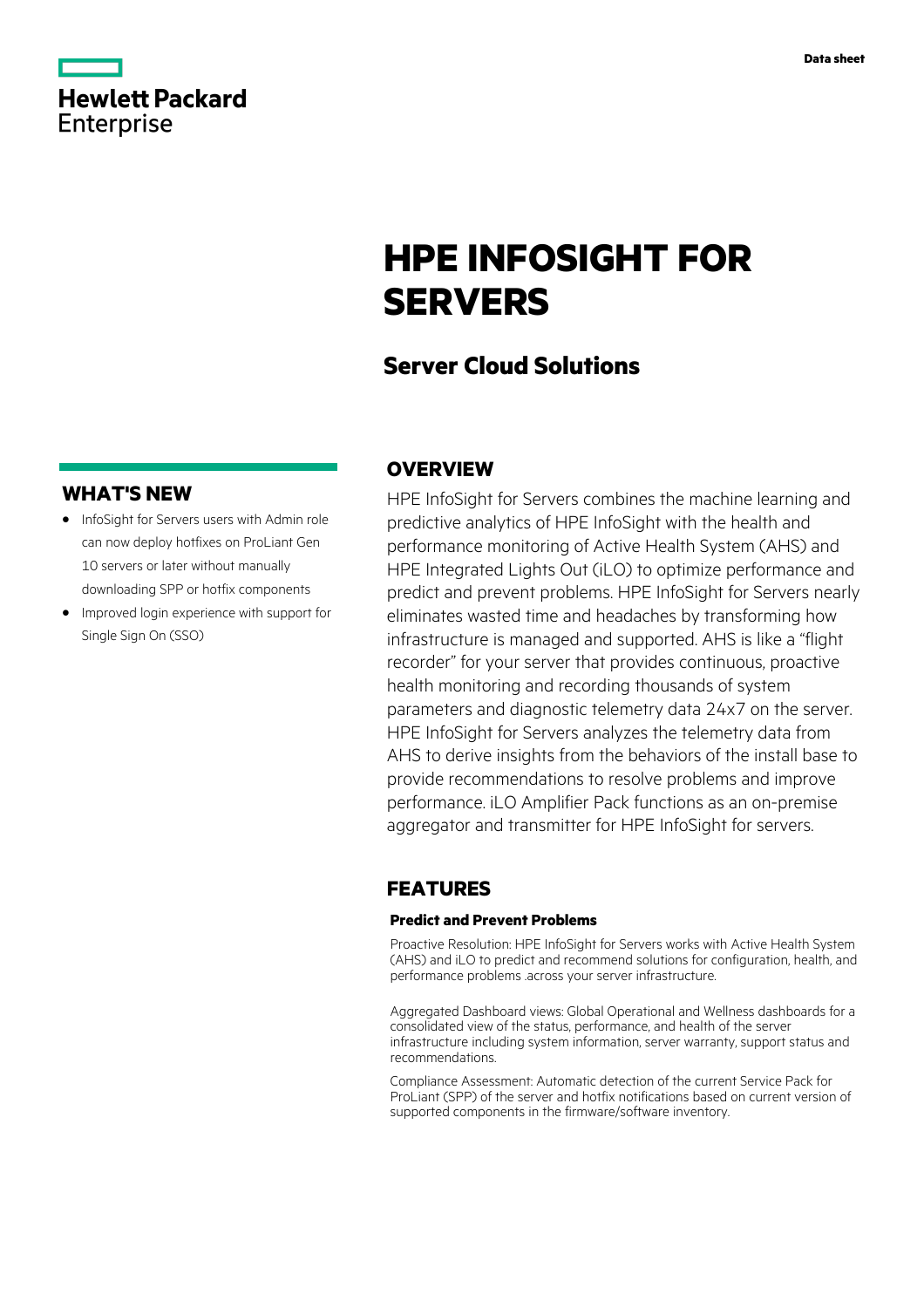#### **Global Visibility and Learning**

See What Others Can't: HPE InfoSight for Servers sees from the past to the future and across your infrastructure, providing deep health and performance insights across your server.

Servers Get Smarter: Every server gets better and more reliable by learning from the collective insights and experiences of the entire install base.

#### **Support You Actually Like**

Support Automation: Automatic support cases are created for a specific set of wellness issues identified for servers covered under a valid warranty/support contract. Cases can also be created manually from within InfoSight.

Rapid Root Cause: HPE support engineers have deep expertise in storage, servers, operating systems, hypervisors and applications. And, since HPE InfoSight already has all the information about the problem and your environment, the root cause for even the most complex issues are quickly identified.